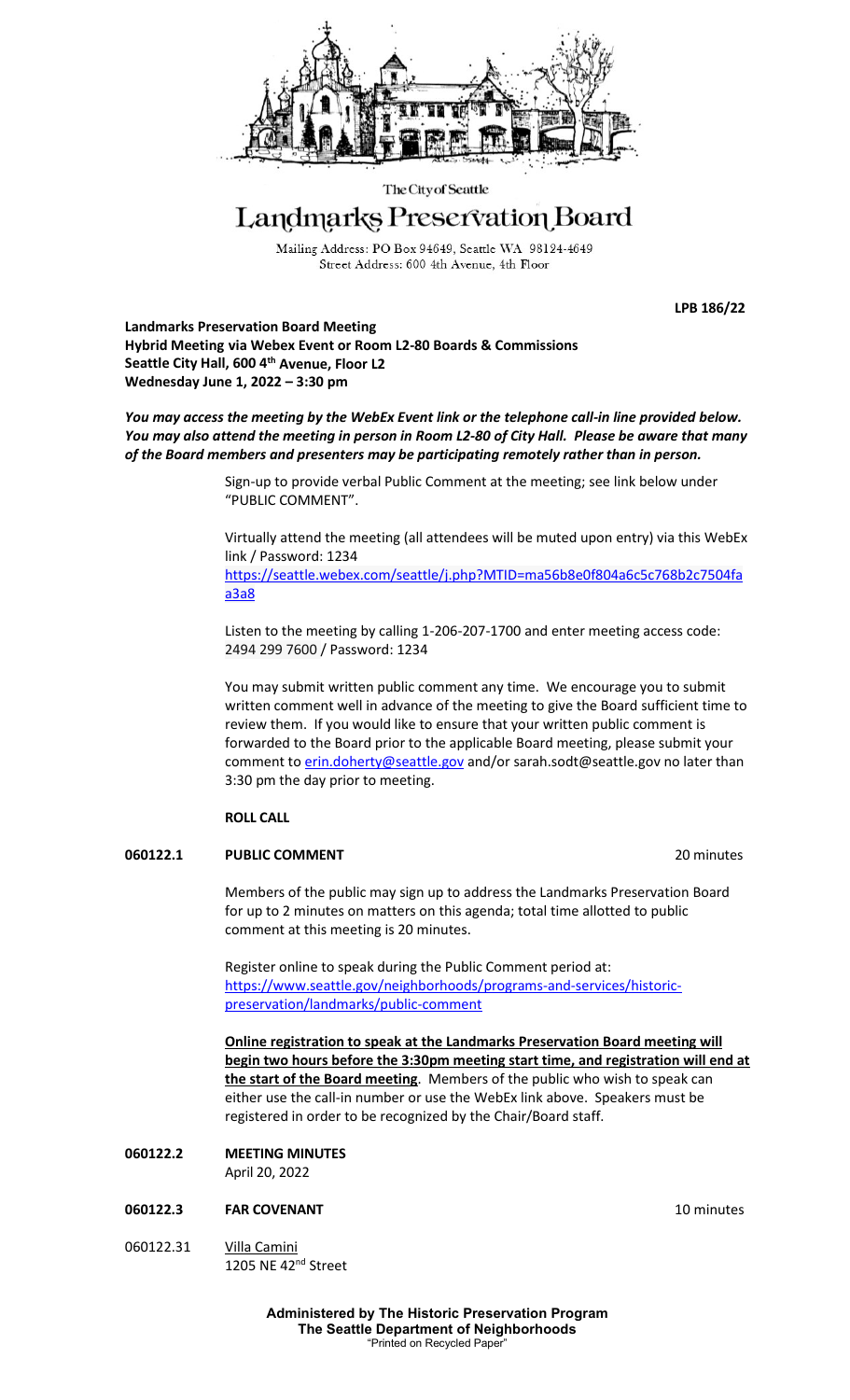Attachments:

#### Staff Report

[http://www.seattle.gov/Documents/Departments/Neighborhoods/HistoricPreserva](http://www.seattle.gov/Documents/Departments/Neighborhoods/HistoricPreservation/Landmarks/LandmarksPreservationBoard/MeetingDocuments/LPB060122_Villa_Camini_FAR_SR.pdf) [tion/Landmarks/LandmarksPreservationBoard/MeetingDocuments/LPB060122\\_Vill](http://www.seattle.gov/Documents/Departments/Neighborhoods/HistoricPreservation/Landmarks/LandmarksPreservationBoard/MeetingDocuments/LPB060122_Villa_Camini_FAR_SR.pdf) a Camini FAR SR.pdf

#### Draft Agreement

[http://www.seattle.gov/Documents/Departments/Neighborhoods/HistoricPreserva](http://www.seattle.gov/Documents/Departments/Neighborhoods/HistoricPreservation/Landmarks/LandmarksPreservationBoard/MeetingDocuments/LPB060122_Villa_Camini_draft_FAR_covenant.pdf) [tion/Landmarks/LandmarksPreservationBoard/MeetingDocuments/LPB060122\\_Vill](http://www.seattle.gov/Documents/Departments/Neighborhoods/HistoricPreservation/Landmarks/LandmarksPreservationBoard/MeetingDocuments/LPB060122_Villa_Camini_draft_FAR_covenant.pdf) [a\\_Camini\\_draft\\_FAR\\_covenant.pdf](http://www.seattle.gov/Documents/Departments/Neighborhoods/HistoricPreservation/Landmarks/LandmarksPreservationBoard/MeetingDocuments/LPB060122_Villa_Camini_draft_FAR_covenant.pdf)

#### Referenced Memo

[http://www.seattle.gov/Documents/Departments/Neighborhoods/HistoricPreserva](http://www.seattle.gov/Documents/Departments/Neighborhoods/HistoricPreservation/Landmarks/LandmarksPreservationBoard/MeetingDocuments/LPB060122_Villa_Camini_memo_ReferenceOnly.pdf) [tion/Landmarks/LandmarksPreservationBoard/MeetingDocuments/LPB060122\\_Vill](http://www.seattle.gov/Documents/Departments/Neighborhoods/HistoricPreservation/Landmarks/LandmarksPreservationBoard/MeetingDocuments/LPB060122_Villa_Camini_memo_ReferenceOnly.pdf) a Camini memo ReferenceOnly.pdf

# **060122.4 CERTIFICATES OF APPROVAL**

060122.41 Good Shepherd Center 30 minutes 4647 Sunnyside Avenue N Proposed alterations to roof at northern classroom building and former garage

Attachments:

#### Staff Report

[http://www.seattle.gov/Documents/Departments/Neighborhoods/HistoricPreserva](http://www.seattle.gov/Documents/Departments/Neighborhoods/HistoricPreservation/Landmarks/LandmarksPreservationBoard/MeetingDocuments/LPB060122_GS_SR.pdf) [tion/Landmarks/LandmarksPreservationBoard/MeetingDocuments/LPB060122\\_GS\\_](http://www.seattle.gov/Documents/Departments/Neighborhoods/HistoricPreservation/Landmarks/LandmarksPreservationBoard/MeetingDocuments/LPB060122_GS_SR.pdf) [SR.pdf](http://www.seattle.gov/Documents/Departments/Neighborhoods/HistoricPreservation/Landmarks/LandmarksPreservationBoard/MeetingDocuments/LPB060122_GS_SR.pdf)

#### Presentation Package

[http://www.seattle.gov/Documents/Departments/Neighborhoods/HistoricPreserva](http://www.seattle.gov/Documents/Departments/Neighborhoods/HistoricPreservation/Landmarks/LandmarksPreservationBoard/MeetingDocuments/LPB060122_GS_Pres.pdf) [tion/Landmarks/LandmarksPreservationBoard/MeetingDocuments/LPB060122\\_GS\\_](http://www.seattle.gov/Documents/Departments/Neighborhoods/HistoricPreservation/Landmarks/LandmarksPreservationBoard/MeetingDocuments/LPB060122_GS_Pres.pdf) [Pres.pdf](http://www.seattle.gov/Documents/Departments/Neighborhoods/HistoricPreservation/Landmarks/LandmarksPreservationBoard/MeetingDocuments/LPB060122_GS_Pres.pdf)

# **060122.5 DESIGNATION**

060122.51 Caroline Horton House 60 minutes 60 minutes 627 14<sup>th</sup> Avenue E

Attachments:

#### Staff Report

[http://www.seattle.gov/Documents/Departments/Neighborhoods/HistoricPreserva](http://www.seattle.gov/Documents/Departments/Neighborhoods/HistoricPreservation/Landmarks/LandmarksPreservationBoard/MeetingDocuments/LPB060122_Horton_SR.pdf) [tion/Landmarks/LandmarksPreservationBoard/MeetingDocuments/LPB060122\\_Hor](http://www.seattle.gov/Documents/Departments/Neighborhoods/HistoricPreservation/Landmarks/LandmarksPreservationBoard/MeetingDocuments/LPB060122_Horton_SR.pdf) [ton\\_SR.pdf](http://www.seattle.gov/Documents/Departments/Neighborhoods/HistoricPreservation/Landmarks/LandmarksPreservationBoard/MeetingDocuments/LPB060122_Horton_SR.pdf)

# Nomination Application

[http://www.seattle.gov/Documents/Departments/Neighborhoods/HistoricPreserva](http://www.seattle.gov/Documents/Departments/Neighborhoods/HistoricPreservation/Landmarks/LandmarksPreservationBoard/MeetingDocuments/HortonHouse_Nomination_FINAL.pdf) [tion/Landmarks/LandmarksPreservationBoard/MeetingDocuments/HortonHouse\\_N](http://www.seattle.gov/Documents/Departments/Neighborhoods/HistoricPreservation/Landmarks/LandmarksPreservationBoard/MeetingDocuments/HortonHouse_Nomination_FINAL.pdf) omination FINAL.pdf

#### Designation Presentation

[http://www.seattle.gov/Documents/Departments/Neighborhoods/HistoricPreserva](http://www.seattle.gov/Documents/Departments/Neighborhoods/HistoricPreservation/Landmarks/LandmarksPreservationBoard/MeetingDocuments/LPB060122_Horton_Pres.pdf) [tion/Landmarks/LandmarksPreservationBoard/MeetingDocuments/LPB060122\\_Hor](http://www.seattle.gov/Documents/Departments/Neighborhoods/HistoricPreservation/Landmarks/LandmarksPreservationBoard/MeetingDocuments/LPB060122_Horton_Pres.pdf) [ton\\_Pres.pdf](http://www.seattle.gov/Documents/Departments/Neighborhoods/HistoricPreservation/Landmarks/LandmarksPreservationBoard/MeetingDocuments/LPB060122_Horton_Pres.pdf)

#### **060122.6 BRIEFING**

060122.61 Montlake Elementary School 40 minutes 2409 22<sup>nd</sup> Avenue E Briefing on proposed building addition and site alterations